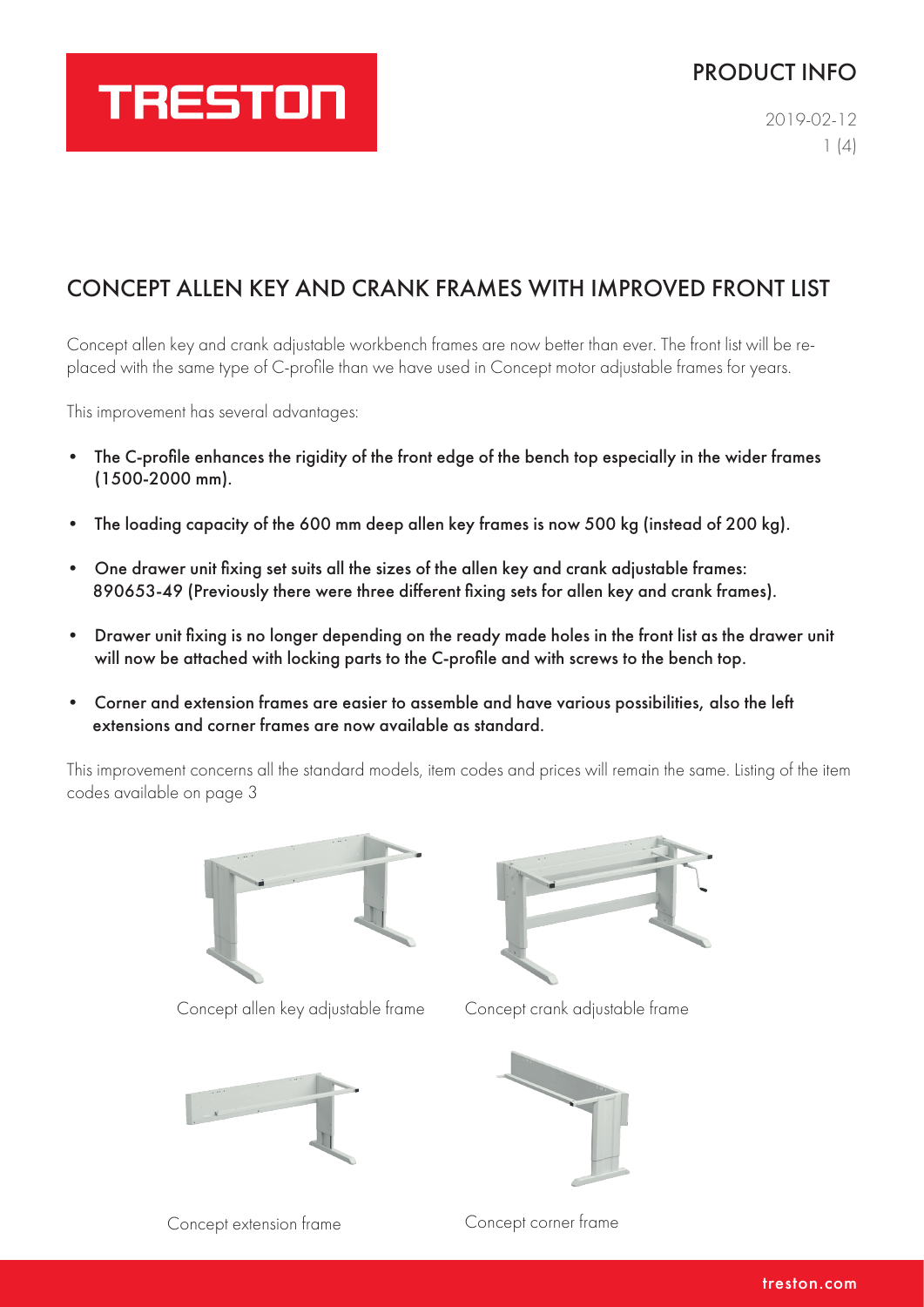### PRODUCT INFO

# **TRESTON**

2019-02-12  $2(4)$ 

#### AVAILABILITY AND PRICES

- Item codes and prices will remain the same.
- The carton boxes of the frames with new front list are marked with sticker "new".
- The transition period is estimated to be during weeks 12-15, depending on the model and stock amounts of the old model.
- Assembly instructions for the new frames have new assembly instructions ID. Please find the listing at the end of this product news.
- Extension and corner frames have the standard rear case, so the upright tube modules can be used in the same way than in the complete frames.

#### DRAWER UNIT FIXING SET

- During the transition period customer service will add the new drawer unit fixing set 890653-49 free of charge to those Concept allen key and crank bench orders that have any of the following old drawer unit fixing set. This way the drawer unit can be fixed to the frame regardless of the model (old or new):
	- 860239-49
	- 860930-49
	- 860931-49
	- These old drawer unit fixing sets will be available until 31.12.2019.
- The price of the drawer unit bracket set 890653-49 is the same than of the fixing set for motor benches, i.e. 854463-49 (which will be still used with motor frames).
- Separate product leaflet will be available for the drawer unit fixing set.

#### WEBSITE AND ERGONOMIC WORKPLACES CATALOGUE

- Website will be updated 1.4.2019:
	- new frame pictures
	- 600 mm deep allen key max load 500 kg
	- new drawer unit fixing set 890653-49 (old ones will be removed)
	- extension and corner frame (left) item codes
- Ergonomic workplaces catalogue (04/2019) will be updated during April as pdf and Flipbook.

#### ORDER PROCESSING RELATED INFORMATION

Please kindly contact Customer Service at sales@treston.com

Please see page 3: The list of the items codes, assembly instructions numbers and loading capacities.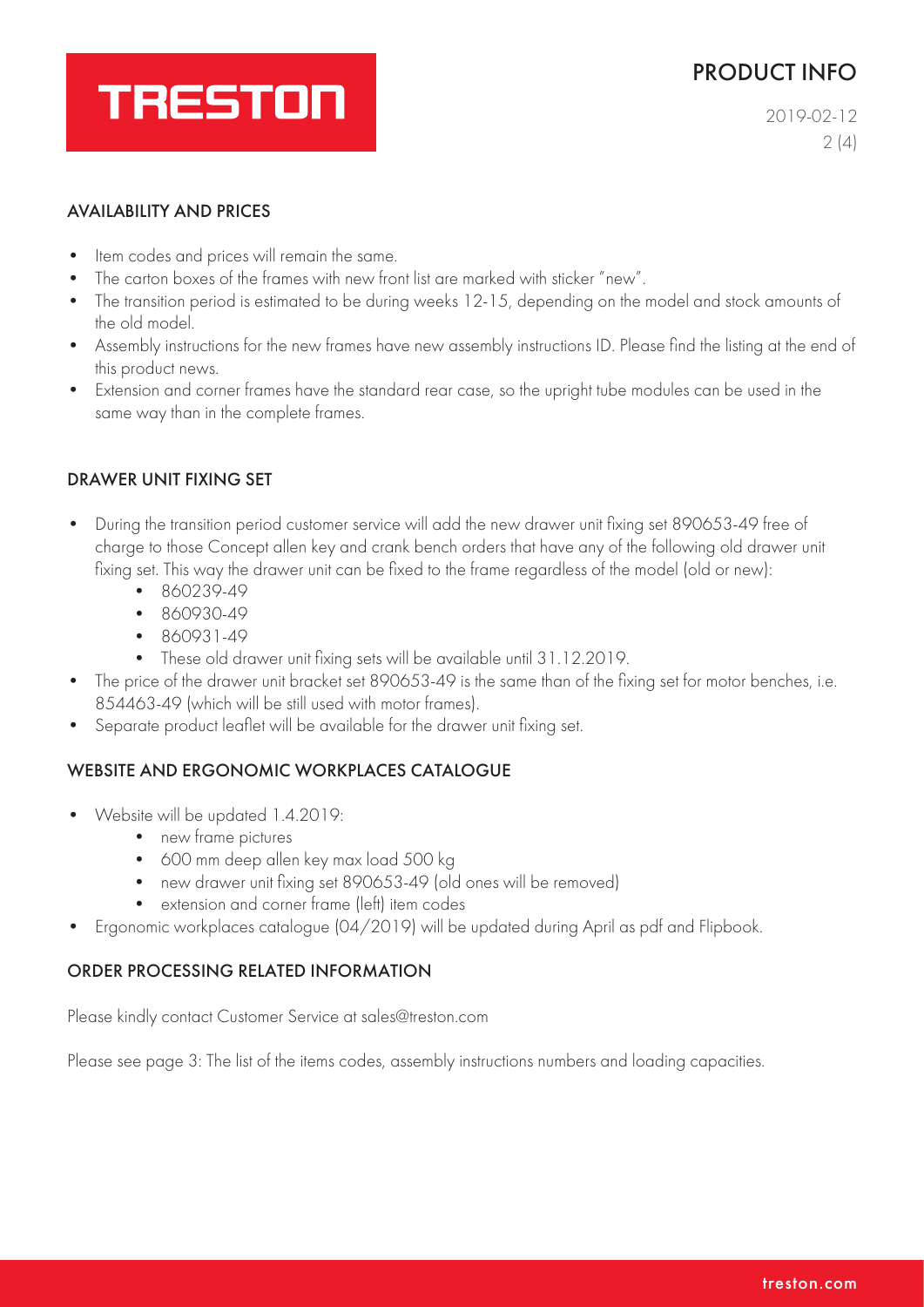## PRODUCT INFO

## **TRESTON**

2019-02-12 3 (4)

| Item number | <b>Size</b>       | Concept allen key adjustable frames | Assembly<br>instructions | Loading<br>capacity |
|-------------|-------------------|-------------------------------------|--------------------------|---------------------|
| 10049015P   | $1000 \times 600$ | Concept allen key adjustable frame  | 906015                   | 500 kg              |
| 10049030P   | $1000 \times 750$ | Concept allen key adjustable frame  | 906015                   | 500 kg              |
| 10049016P   | $1200 \times 600$ | Concept allen key adjustable frame  | 906015                   | 500 kg              |
| 10049031P   | 1200 x 750        | Concept allen key adjustable frame  | 906015                   | 500 kg              |
| 10049017P   | $1500 \times 600$ | Concept allen key adjustable frame  | 906015                   | 500 kg              |
| 10049032P   | 1500 x 750        | Concept allen key adjustable frame  | 906015                   | 500 kg              |
| 10049018P   | 1800 x 600        | Concept allen key adjustable frame  | 906015                   | 500 kg              |
| 10049033P   | 1800 x 750        | Concept allen key adjustable frame  | 906015                   | 500 kg              |
| 10049019P   | $2000 \times 600$ | Concept allen key adjustable frame  | 906015                   | 500 kg              |
| 10049034P   | $2000 \times 750$ | Concept allen key adjustable frame  | 906015                   | 500 kg              |

| Item number | <b>Size</b>       | Concept crank adjustable frames                    | Assembly<br>instructions | Loading<br>capacity |
|-------------|-------------------|----------------------------------------------------|--------------------------|---------------------|
| 10149015    | $1000 \times 600$ | Concept crank adjustable frame                     | 906016                   | 200 kg              |
| 10149030    | $1000 \times 750$ | Concept crank adjustable frame                     | 906016                   | 200 kg              |
| 10149016    | $1200 \times 600$ | Concept crank adjustable frame                     | 906016                   | 200 kg              |
| 10149031    | $1200 \times 750$ | Concept crank adjustable frame                     | 906016                   | 200 kg              |
| 10149017    | 1500 x 600        | Concept crank adjustable frame                     | 906016                   | 200 kg              |
| 10149032    | 1500 x 750        | Concept crank adjustable frame                     | 906016                   | 200 kg              |
| 10149018    | 1800 x 600        | Concept crank adjustable frame                     | 906016                   | 200 kg              |
| 10149033    | 1800 x 750        | Concept crank adjustable frame                     | 906016                   | 200 kg              |
| 10149042    | 1500 x 750        | Concept crank adjustable frame with extended crank | 906016                   | 200 kg              |
| 10149043    | 1800 x 750        | Concept crank adjustable frame with extended crank | 906016                   | 200 kg              |

| Item number | <b>Size</b>       | Concept allen key extension frames   | Assembly<br>instructions | Loading<br>capacity |
|-------------|-------------------|--------------------------------------|--------------------------|---------------------|
| 11249001P   | $1500 \times 600$ | Concept extension frame (right side) | 906017                   | 250 kg              |
| 11249002P   | $500 \times 750$  | Concept extension frame (right side) | 906017                   | 250 kg              |
| 11249003P   | 800 x 750         | Concept extension frame (right side) | 906017                   | 250 kg              |
| 11249004P   | $1500 \times 600$ | Concept extension frame (left side)  | 906017                   | 250 kg              |
| 11249005P   | 1500 x 750        | Concept extension frame (left side)  | 906017                   | 250 kg              |
| 11249006P   | 800 x 750         | Concept extension frame (left side)  | 906017                   | 250 kg              |

| Item number              | <b>Size</b> | Concept allen key corner frames   | Assembly<br>instructions | Loading<br>capacity |
|--------------------------|-------------|-----------------------------------|--------------------------|---------------------|
| $11149001P$ 1000 x 600   |             | Concept corner frame (right side) | 906018                   | 250 kg              |
| $11149002P$ 1200 x 600   |             | Concept corner frame (right side) | 906018                   | 250 kg              |
| $11149003P$   1000 x 600 |             | Concept corner frame (left side)  | 906018                   | 250 kg              |
| $11149004P$ 1200 x 600   |             | Concept corner frame (left side)  | 906018                   | 250 kg              |